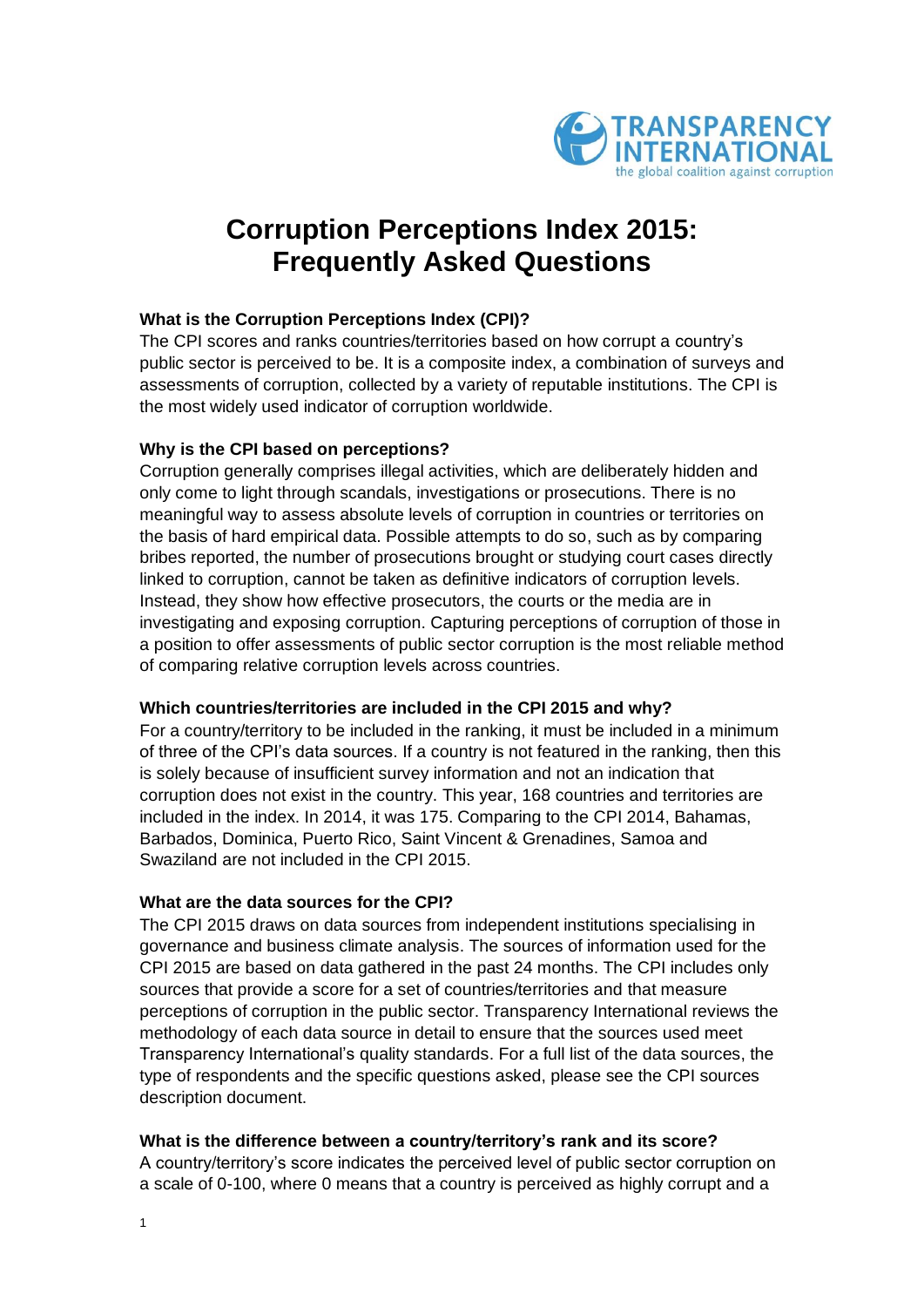100 means that a country is perceived as very clean. A country's rank indicates its position relative to the other countries/territories included in the index. Ranks can change merely if the number of countries included in the index changes.

#### **Is the country/territory with the lowest score the world's most corrupt nation?**

No. The CPI is an indicator of perceptions of public sector corruption, i.e. administrative and political corruption. It is not a verdict on the levels of corruption of entire nations or societies, or of their policies, or the activities of their private sector. Citizens of those countries/territories that score at the lower end of the CPI often show the same concern about and condemnation of corruption as the public in countries that perform strongly.

Further, the country/territory with the lowest score is the one where public sector corruption is perceived to be greatest *among those included in the list*. The CPI provides no information about countries/territories that are not included in the index.

# **Can the score of a country in the Corruption Perceptions Index 2015 be compared with the previous year?**

Yes. As part of the update to the methodology used to calculate the CPI in 2012, we established the new scale of 0-100. Using this scale we can compare CPI scores from one year to the next. Because of the update in the methodology, however, CPI scores before 2012 are not comparable over time.

For a more detailed description of the change in methodology in 2012, please see Corruption Perceptions Index – [An updated Methodology for 2012.](http://www.transparency.org/files/content/pressrelease/2012_CPIUpdatedMethodology_EMBARGO_EN.pdf)

## **Which countries have improved/declined on the Corruption Perceptions Index this year?**

The biggest improvers this year are Austria, Czech Republic, Jordan and Kuwait. The biggest decliners are Brazil, Guatemala and Lesotho.

# **Why did you move the publication of the Corruption Perceptions Index to January from December?**

Transparency International uses the Corruption Perceptions Index for advocacy in support of anti-corruption efforts globally and to raise awareness about where the most resources and greatest efforts are needed to stop corruption. Since the December publication time coincides with a major holiday season and political recesses in many countries, we moved the publication to January to give us more time to set the scene and frame important debates throughout the year.

## **Does the CPI tell the full story of corruption in a country?**

No. The CPI is limited in scope, capturing perceptions of the extent of corruption in the public sector from the perspective of business people and country experts. Complementing this viewpoint and capturing different aspects of corruption, Transparency International produces a range of both qualitative and quantitative research on corruption, both at the global level from its Secretariat and at the national level through Transparency International's network of national chapters based in over 100 countries around the world.